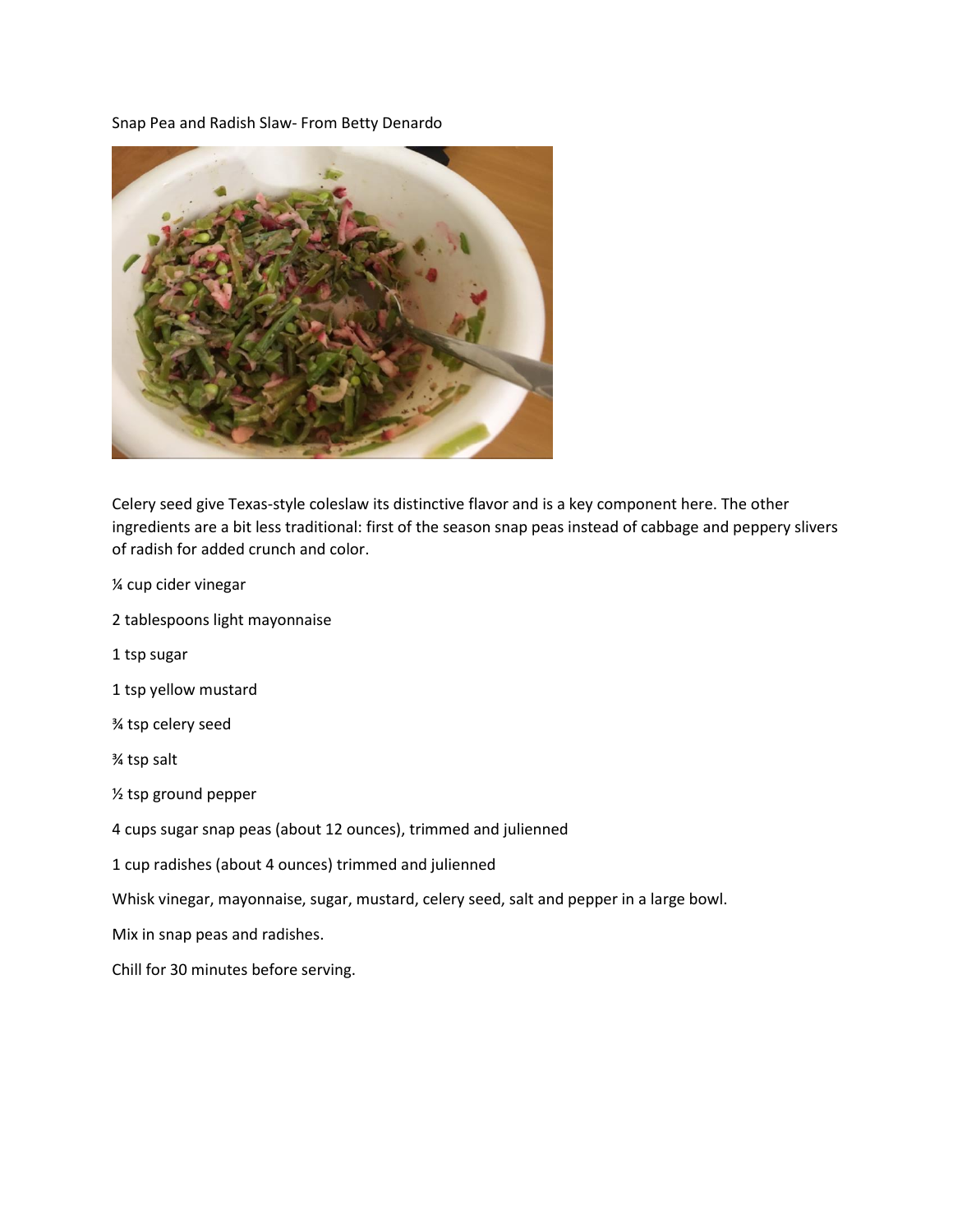| <b>Nutrition Facts</b>                                                                                                                                              |                |
|---------------------------------------------------------------------------------------------------------------------------------------------------------------------|----------------|
| servings per container<br>Serving size                                                                                                                              | (93g)          |
| Amount per serving                                                                                                                                                  |                |
| Calories                                                                                                                                                            |                |
|                                                                                                                                                                     | % Daily Value* |
| <b>Total Fat 1.5g</b>                                                                                                                                               | 2%             |
| Saturated Fat 0g                                                                                                                                                    | 0%             |
| Trans Fat 0g                                                                                                                                                        |                |
| Cholesterol 0mg                                                                                                                                                     | <b>0%</b>      |
| Sodium 340mg                                                                                                                                                        | 15%            |
| Total Carbohydrate 6g                                                                                                                                               | 2%             |
| Dietary Fiber 2g                                                                                                                                                    | 7%             |
| Total Sugars 3g                                                                                                                                                     |                |
| Includes 1g Added Sugars                                                                                                                                            | 2%             |
| Protein 2q                                                                                                                                                          |                |
| Vitamin D 0mcg                                                                                                                                                      | 0%             |
| Calcium 37mg                                                                                                                                                        | 2%             |
| Iron 1mg                                                                                                                                                            | 6%             |
| Potassium 53mg                                                                                                                                                      | 2%             |
| *The % Daily Value tells you how much a nutrient in a<br>serving of food contributes to a daily diet. 2,000 calories a<br>day is used for general nutrition advice. |                |

Multi Column: Snap Pea and Radish Slaw

Multi-Column Nutrients Per Serving Basic Components Gram Weight (g) 93.12 Calories (kcal) 46.20 Calories from Fat (kcal) 15.60 Calories from SatFat (kcal) 2.38 Protein (g) 1.56 Carbohydrates (g) 5.80 Total Dietary Fiber (g) 1.71 Total Soluble Fiber (g) 0 Dietary Fiber (2016) (g) 1.71 Soluble Fiber (2016) (g) 0 Total Sugars (g) 3.06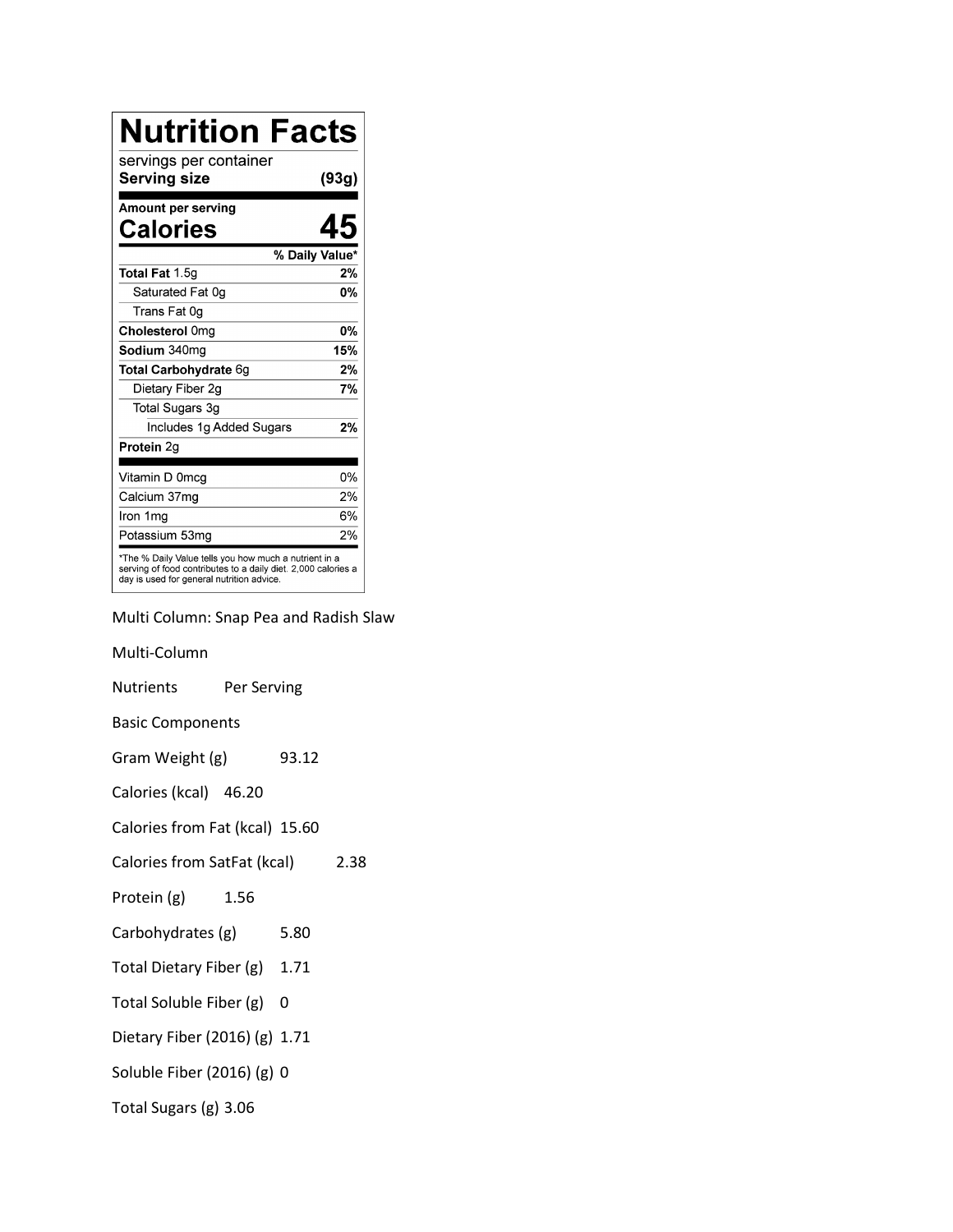| Added Sugar (g) 0.50                |      |      |      |
|-------------------------------------|------|------|------|
| Monosaccharides (g) 0.33            |      |      |      |
| Disaccharides (g)                   |      | 0.02 |      |
| Other Carbs (g) 1.02                |      |      |      |
| Fat (g) 1.73                        |      |      |      |
| Saturated Fat (g)                   |      | 0.26 |      |
| Mono Fat (g) 0.04                   |      |      |      |
| Poly Fat $(g)$ 0.02                 |      |      |      |
| Trans Fatty Acid (g)                |      | 0    |      |
| Cholesterol (mg)                    |      | 1.75 |      |
| Water (g) 20.82                     |      |      |      |
| Vitamins                            |      |      |      |
| Vitamin A - IU (IU) 78.46           |      |      |      |
| Vitamin A - RAE (mcg) 3.46          |      |      |      |
| Carotenoid RE (mcg) 6.92            |      |      |      |
| Retinol RE (mcg)                    |      | 0    |      |
| Beta-Carotene (mcg) 40.09           |      |      |      |
| Vitamin B1 - Thiamin (mg)           |      | 0.00 |      |
| Vitamin B2 - Riboflavin (mg)        |      | 0.01 |      |
| Vitamin B3 - Niacin (mg)            |      |      | 0.06 |
| Vitamin B3 - Niacin Equiv (mg) 0.09 |      |      |      |
| Vitamin B6 (mg) 0.02                |      |      |      |
| Vitamin B12 (mcg)                   |      | 0    |      |
| Biotin (mcg)                        |      |      |      |
| Vitamin C (mg) 14.86                |      |      |      |
| Vitamin D - IU (IU)                 |      | 0    |      |
| Vitamin D - mcg (mcg)               |      | 0    |      |
| Vitamin E - Alpha-Toco (mg)         |      |      | 0.00 |
| Folate (mcg)                        | 4.78 |      |      |